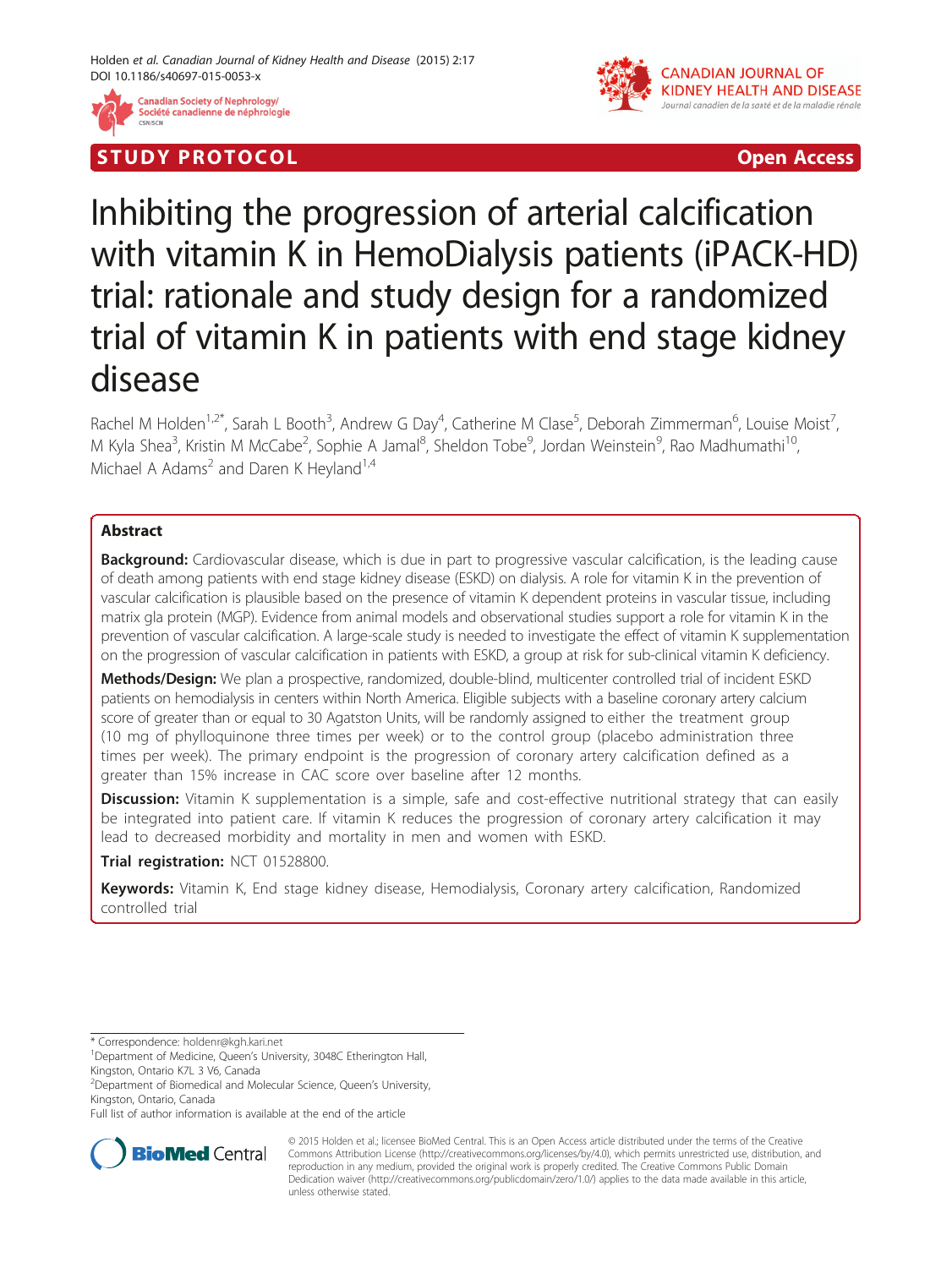# Abrégé

Contexte: La maladie cardiovasculaire, qui est partiellement attribuable à la calcification vasculaire progressive, est la cause principale de décès chez les patients atteints d'insuffisance rénale terminale (IRT) en hémodialyse. La vitamine K pourrait jouer un rôle dans la prévention de la calcification vasculaire, en raison de la présence de protéines dépendantes à la vitamine K dans les tissus vasculaires, dont l'ostéocalcine. Le modèle animal, de même que des études d'observation, témoignent du rôle de la vitamine K dans la prévention de la calcification vasculaire. Une étude réalisée à grande échelle serait nécessaire afin d'étudier l'effet de la supplémentation de vitamine K sur la progression de la calcification vasculaire chez les patients atteints d'IRT, un groupe à risque pour les carences infracliniques en vitamine K.

Méthode/type d'étude: Nous prévoyons effectuer un essai clinique aléatoire, à double insu et multicentrique auprès de patients atteints d'IRT, traités en hémodialyse hospitalière en Amérique du Nord. On affectera au hasard les sujets admissibles qui présentent dans l'artère coronaire un taux de calcium supérieur ou égal à 30 unités d'Agatston, soit au groupe auquel on administre un traitement (10 mg de phylloquinone trois fois par semaine), soit au groupe témoin (administration du placebo trois fois par semaine). Le critère d'évaluation principal est la progression de la calcification de l'artère coronaire, définie comme une augmentation supérieure à 15% (résultat CAC) par rapport au point de référence, au bout de douze mois.

Discussion: La supplémentation de vitamine K est une stratégie nutritionnelle à la fois simple, sécuritaire et rentable, qui peut être aisément intégrée aux soins aux patients. S'il s'avère que la vitamine K réduit la progression de la calcification de l'artère coronaire, il pourrait y avoir une diminution de la morbidité et de la mortalité chez les hommes et les femmes atteints d'IRT.

# Background

At least 2 million Canadians have chronic kidney disease (CKD) and over 20,000 Canadians require life-sustaining hemodialysis (HD) treatment for end stage kidney disease (ESKD) [\[1](#page-7-0)]. This important health problem carries a high burden of cardiovascular disease-related mortality. The elevated risk of cardiovascular disease in men and women with ESKD is due, in part, to the consequences of vascular calcification [\[2](#page-7-0)]. The Kidney Disease: Improving Global Outcomes (KDIGO) Clinical Practice Guidelines for the management of the CKD-mineral bone disorder recommend screening patients for the presence of vascular calcification but had no specific recommendations for the treatment or prevention of vascular calcification [[3\]](#page-7-0).

In patients with ESKD, vascular calcification is associated with abnormalities in divalent ion metabolism (e.g. phosphate homeostasis) and accompanied by alterations in bone turnover and increased fracture risk. Vitamin K is a class of fat-soluble nutrients that function as a co-factor for the enzyme γ-glutamyl carboxylase (GGCX), which activates a number of vitamin K-dependent proteins that are involved in the inhibition of vascular calcification (e.g. matrix Gla protein (MGP)) and maintenance of bone health (e.g. osteocalcin). MGP is a local inhibitor of vascular calcification that is present in the artery media. MGP requires the vitamin K dependent γ-carboxylation of its Gla residues in order to acquire calcium binding activity [[4\]](#page-7-0). Previous studies demonstrate a critical role of vitamin K in modifying vascular calcification in animals with CKD [\[5](#page-7-0)-[9](#page-7-0)]. Further, patients across

the spectrum of CKD have a high prevalence of vitamin K deficiency and studies consistently indicate that patients with ESKD are those at greatest risk [\[7,8,10\]](#page-7-0). Therefore, vitamin K may play a key role in the development and progression of the calcification abnormalities that are frequently observed in patients with ESKD.

KDIGO research recommendations state that 'studies are needed that compare patient outcomes of specified treatment strategies in response to the presence or absence of vascular calcification' [\[3](#page-7-0)] and specifically recommends 'to determine the efficacy of calcification inhibitors in the prevention or delay of arterial calcification, a prospective, randomized, placebo-controlled trial evaluating the administration of vitamin K in CKD stages 4-5D (dialysis) should be conducted'.

As a result of these recommendations and the potential role of vitamin K in vascular calcification in ESKD we designed the Inhibit the Progression of Arterial Calcification with vitamin K in Hemodialysis Patients (iPACK-HD), a randomized trial designed to determine whether supplementation with phylloquinone (vitamin K1) prevents the progression of coronary artery calcification in patients starting hemodialysis. We hypothesize that vitamin K supplementation will inhibit the progression of coronary artery calcification, measured by coronary artery calcification (CAC) scores, in patients with ESKD treated with HD.

# Methods/Design

# Overall study aims

The primary aim of iPACK-HD is to determine if vitamin K in the form of phylloquinone (10 mg three times per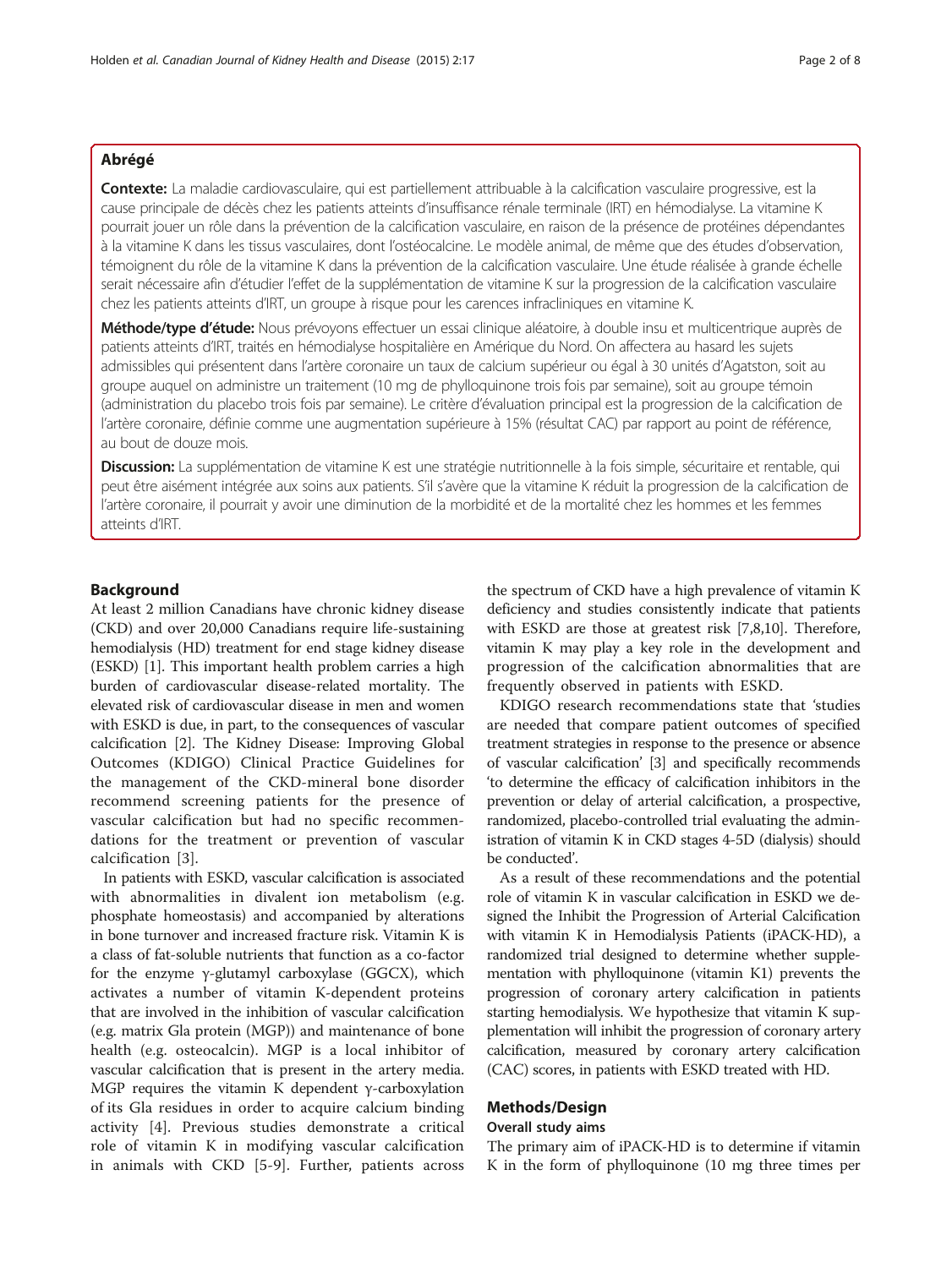week) decreases the progression of coronary artery calcification, as measured by high resolution computed tomography over 12 months, compared to placebo. The secondary aim is to determine if phylloquinone (10 mg three times per week) decreases the incidence of vertebral fracture over 12 months, compared to placebo.

## Design

The iPACK-HD trial is a randomized, double-blind (subjects and physicians), placebo-controlled, Phase II, multicenter study which will be conducted in North America (Canada and United States). In this study, incident (within 6 months) hemodialysis patients with ESKD are randomized to receive 10 mg of phylloquinone three times per week or matching placebo after each dialysis session for 12 months.

# Ethical considerations

Our study has been (protocol and informed consent) approved by the Queen's University and Affiliated Teaching Hospitals Research Ethics Board (Kingston, Canada). The study has been approved by Health Canada. Written informed consent will be obtained each subject. The trial is registered at clinicaltrials.gov (NCT01528800).

# Inclusion criteria

Participants in the trial must be adult patients  $(\geq 18$  years of age) who have ESKD on the basis of irreversible chronic kidney disease and are new to hemodialysis treatment (<6 months). Subjects meeting inclusion criteria will be approached by a trained research associate and, after obtaining informed consent, undergo a high resolution CT scan to obtain a coronary artery calcium (CAC) score. Subjects will be eligible for randomization if they have a CAC score of  $\geq$  30 Agatston Units (AUs). Justification for including only those with a CAC score of ≥ 30 AUs include: 1) 70% of incident HD patients already have calcification; 2) studies have demonstrated that HD patients with a CAC score < 30 AU are unlikely to progress over 12 months [[11](#page-7-0),[12](#page-7-0)]; 3) patients with high CAC scores are expected to have a faster rate of progression allowing us to detect a difference with the intervention over a shorter period of time [[13](#page-7-0)] and 4) measurement of CAC scores ≥ 30 AUs have been shown to have high reproducibility in dialysis patients [[14](#page-7-0)].

#### Exclusion criteria

We will exclude subjects who: 1) are receiving warfarin; 2) have previous coronary artery bypass grafting or have coronary stents because of difficulty with CAC score interpretation; 4) are pregnant, breast feeding, or unwilling to practice abstinence or contraception; 5) have other severe co-morbid conditions (e.g. malignancy, disabling stroke) and are not expected to survive one year; 6) are currently enrolled in another interventional trial in which the treatments or outcomes in that trial would influence the results of the current study; 7) are unable to provide signed informed consent.

#### Random allocation of patients

After obtaining informed consent, the participant will undergo a CT scan to determine CAC score. If the CAC score is ≥ 30 AUs, randomization is performed using a web-based central randomization system at the Clinical Evaluation Research Unit at Kingston General Hospital. Randomization is concealed and is stratified by centre and diabetes mellitus status using permuted blocks of random size. The prevalence of CAC is significantly higher in patients with diabetes mellitus therefore it is critical that the groups be balanced for this risk factor [[15\]](#page-7-0). A designated research pharmacist(s) will access the secure web-based centralized randomization system and obtain the patient's treatment allocation. The research pharmacist will prepare the study medication according to the assigned treatment allocation. The study drug will be will be dispensed to the HD unit and will be administrated post-dialysis to the subject. The research pharmacist will be the only individual who is aware of the treatment assignment.

#### Intervention

Patients will receive either 10 mg of phylloquinone or matching placebo that is identical in sight, taste and smell, following each dialysis treatment three times/week for a total of 12 months. Phylloquinone is the only available form of vitamin K for clinical use in Canada and the United States. It is currently used for the prevention of hemorrhagic disease of the newborn, for the reversal of anticoagulation, and in patients with impaired absorption of fat-soluble vitamins (e.g. cystic fibrosis). Although certain forms of vitamin K2 (e.g. menaquinone-4) are available as health food supplements and/or used clinically in some countries, phylloquinone is the form most commonly consumed in the diet and used clinically in North America with established efficacy and safety. The single RCT performed in humans that similarly considered a CAC score as an endpoint studied phylloquinone [[13](#page-7-0)]. Furthermore, phylloquinone decreased calcification in rats with experimental CKD. The dose of 10 mg thrice weekly dose (30 mg/week) was chosen based on the experience of the Vitamin K Supplementation in Post-menopausal Women with Osteopenia (ECKO trial) where a similar weekly dose was administered over 4 years in Canadian post-menopausal women [[16\]](#page-7-0) and also based on preclinical studies demonstrating that a 100-fold increase in phylloquinone content in rodent chow decreased the incidence and severity of vascular calcification [\[9](#page-7-0)].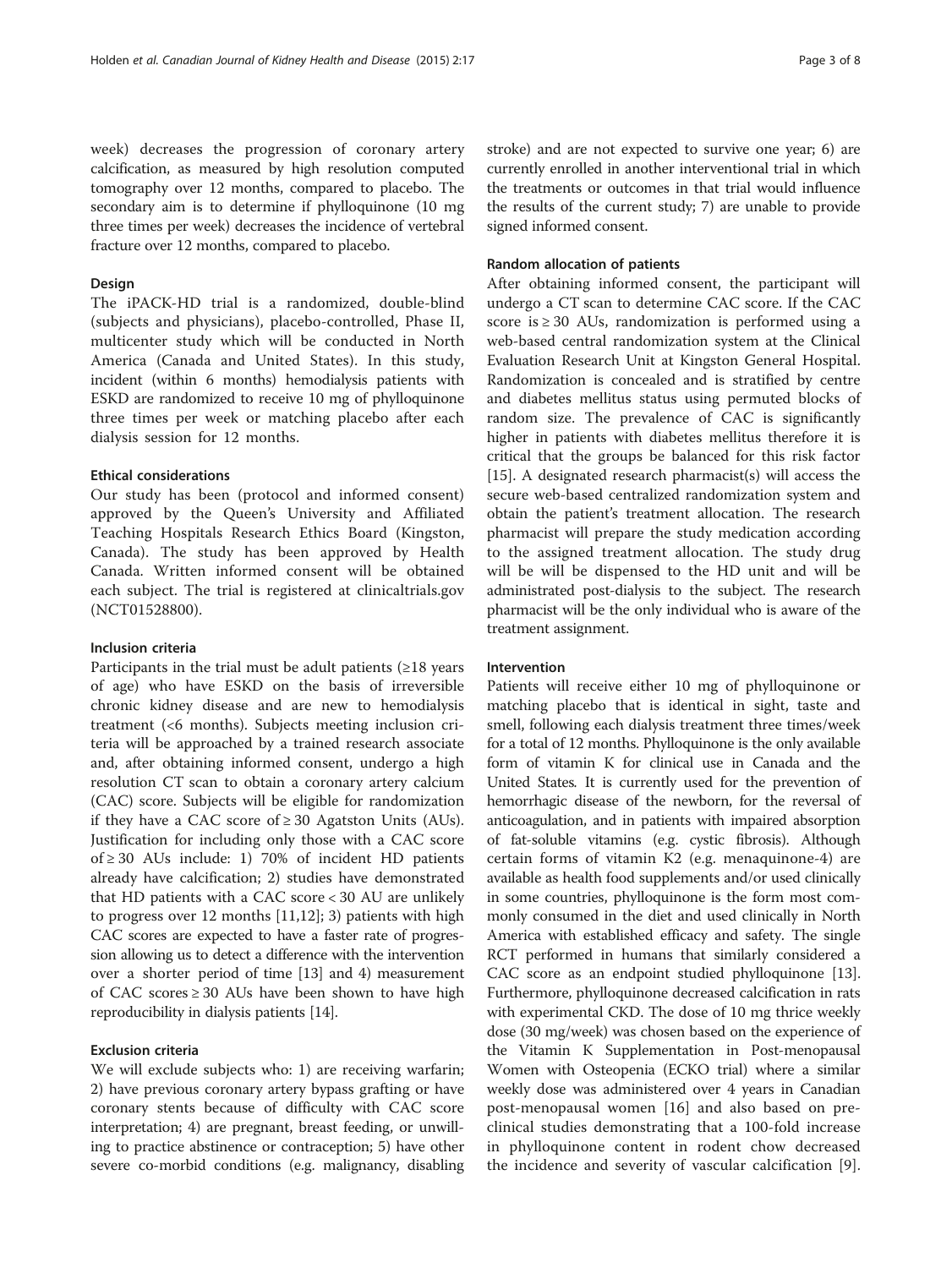<span id="page-3-0"></span>Problems with polypharmacy and adherence to medications are both well documented in dialysis patients therefore administration of the 10 mg dose of phylloquinone will be after each HD treatment to improve adherence. A placebo control group is justified because phylloquinone supplementation is not part of standard clinical care, has not been shown to improve important outcomes and has not been routinely recommended in the management of HD patients.

#### Blinding and protection against bias

At the time of randomization into the study, treatment assignment is concealed from the local research team, hemodialysis care team, subjects and families. Subjects are randomized to receive either phylloquinone or a matching placebo that is identical in appearance, and they, their families, their clinical and research teams will remain blinded to allocation. Recording of baseline data and relevant clinical follow-up data will be performed by study personnel who are blinded to treatment allocation (Table 1).

## **Outcomes**

#### Primary endpoint

The primary objective of the iPACK-HD trial is to investigate the effect of vitamin K on the progression of coronary artery calcification in patients with ESKD. The primary outcome will be the progression of coronary artery calcium (CAC) score at 12 months as defined by an

|  |  |  |  |  | Table 1 Baseline and ongoing data collection |
|--|--|--|--|--|----------------------------------------------|
|--|--|--|--|--|----------------------------------------------|

| Baseline data                 | age, sex, ethnicity, height, target weight, waist<br>circumference |  |  |  |
|-------------------------------|--------------------------------------------------------------------|--|--|--|
|                               | dialysis start date, cause of ESKD                                 |  |  |  |
|                               | type of dialysis access                                            |  |  |  |
|                               | medication use                                                     |  |  |  |
|                               | comorbidities                                                      |  |  |  |
|                               | hemoglobin, albumin, Kt/V, urea reduction ratio,<br>lipid profile  |  |  |  |
|                               | calcium, phosphate, PTH, alkaline phosphatase                      |  |  |  |
|                               | vitamin K status (phylloquinone, PIVKA-II,<br>osteocalcin)         |  |  |  |
| Monthly data                  | Hemoglobin, albumin, Kt/V, urea reduction ratio                    |  |  |  |
|                               | Calcium, phosphate                                                 |  |  |  |
|                               | Hospitalizations                                                   |  |  |  |
|                               | Cardiovascular events and procedures                               |  |  |  |
|                               | Medication use                                                     |  |  |  |
|                               | Adherence                                                          |  |  |  |
| Q3 monthly<br>laboratory data | PTH, alkaline phosphatase, lipid profile                           |  |  |  |
| Q4 monthly<br>laboratory data | Vitamin K status (phylloquinone, PIVKA-II, osteocalcin)            |  |  |  |

increase of 15% or more from the CAC score measured at baseline. The coronary calcium scoring protocol is scanned during a single breath hold with contiguous slice acquisition at a thickness of 2.5 mm. Imaging is acquired from the apex of the heart to the inferior margin of the aortic arch. CAC will be measured using the standard Agatston/Janowitz protocol in the left main, left anterior descending artery, circumflex artery and right coronary artery and composite and the overall CAC score is calculated using a weighted value assigned to the highest density of calcification in a given coronary artery. The scans will be scored by one individual blinded to the subject and treatment allocation. From the time of randomization, treatment duration will be 12 months. Based on the report of Block *et al.* there is a significant increase in CAC score at 12 months in patients new to HD [\[11\]](#page-7-0). The median increase in CAC score at 12 months in patients randomized to a calcium-based phosphate binder was 142 AU (median % increase of 41%). Two landmark RCTs conducted in dialysis patients that evaluated two different regimens (e.g. sevelemer and cinecalcet compared to calcium and placebo respectively) demonstrated significant treatment effects on the progression of CAC at 12 months [\[17,18](#page-7-0)]. As such, the 12 month time frame should be sufficient to demonstrate a treatment effect of vitamin K should one exist.

A CAC score change (either increase or decrease) greater than 15% is considered evidence of true change as opposed to scoring variability [[19](#page-7-0)]. In the Multi-Ethnic Study of Atherosclerosis, a graded relationship of CAC progression with coronary heart disease event risk was demonstrated, with greater CAC progression associated with greater risk [[20](#page-7-0)]. The authors examined the threshold at which annualized relative (percent change) progression was best associated with coronary heart disease events and a greater than  $15\%$  annual increase (HR: 1.4,  $p < 0.05$ ) in CAC score was identified. An RCT of an intervention that differs from iPACK-HD - the use of sevelamer rather than calcium as a phosphate binder - showed a 30% risk reduction for CAC progression (defined as an increase of >15% in CAC score) [\[11\]](#page-7-0); participants in this trial were later shown to have experienced a 60% reduction in the risk of death [[21\]](#page-7-0). These data support the clinical relevance of this threshold.

The definitive trial to determine the impact of vitamin K on cardiovascular disease in this population would examine calcification-sensitive cardiovascular outcomes. However, before moving directly to a large scale, very expensive, Phase III trial powered to examine the treatment effect on cardiovascular events, we will first conduct first a Phase II study using CAC scores as a surrogate outcome. Evidence for an adequate surrogate is often considered under the framework of the Prentice criteria. For a given treatment: 1) the treatment affects the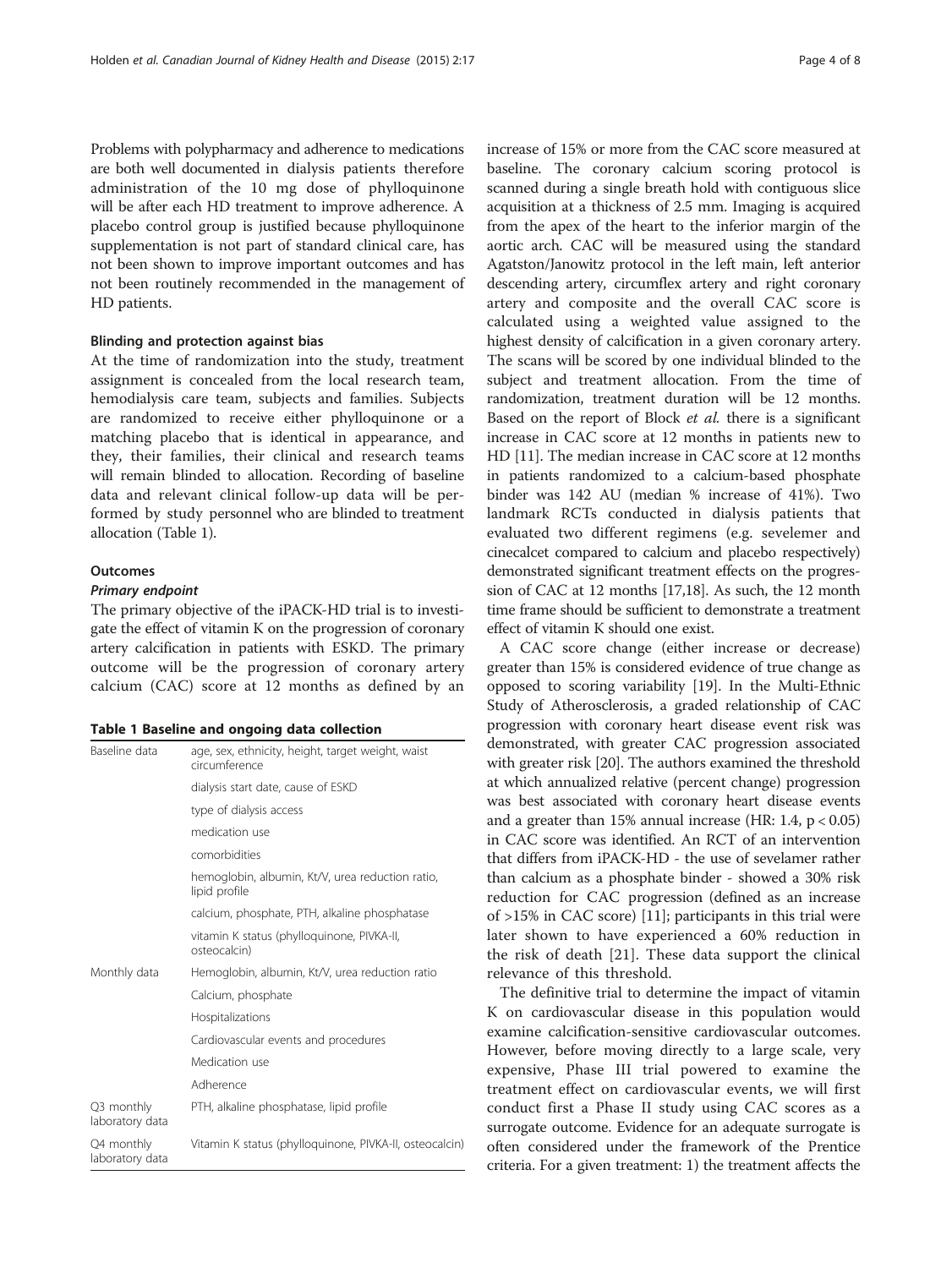outcome; 2) the treatment affects the surrogate; 3) the surrogate affects the outcome; 4) the effect of the surrogate on the outcome is independent of the treatment. For the surrogate outcome of vascular calcification, a subgroup analysis of an RCT of phylloquinone- the intervention that we propose to study - resulted in significantly less progression of CAC over 3 years in low-risk elderly people whose baseline CAC score was ≥ 10 AUs [\[13\]](#page-7-0). An RCT of an intervention that differs from this study - the use of sevalamer rather than calcium as a phosphate binder - showed a 30% risk reduction for CAC progression (increase of >15% in CAC score over 18 months) [[11](#page-7-0)]; participants in this trial were later shown to a 60% reduction in the risk of death [[21](#page-7-0)]. In an observational study, CAC progression strongly predicted myocardial infarction (criterion 3) [\[22\]](#page-7-0). If CAC score is not affected by the intervention, we will regard it as unlikely that the intervention affects patient-important cardiovascular outcomes since our information about its effects suggest mechanisms that operate through vascular calcification.

## Secondary end pointes

We will evaluate 3 secondary endpoints at 12 months: (1) the incidence of vertebral fracture will be based on patient report with adjudicated review of source documentation and anterior and lateral radiographs of the thoracic and lumbar spine at baseline and at 12 months. Vertebral fractures will be defined as prevalent and/or incident using a standard methodology, vertebral morphometry, in accordance with the recommendations of the National Osteoporosis Foundation Working Group on Vertebral Fracture; (2) clinical outcomes including mortality, cardiovascular events (acute coronary syndrome, congestive heart failure, stroke, transient ischemic attack, amputation; cardiac, cerebral or peripheral revascularization procedure (bypass, angioplasty, amputation, stents), thrombosis (deep vein thrombosis, pulmonary embolism, dialysis access thrombosis (fistula, graft or catheter), causes and lengths of hospitalization and bone fracture-related events and (3) changes in biomarkers of vitamin K status: phylloquinone, and the carboxylation status of the vitamin-K-dependent proteins (VKDPs) osteocalcin, and prothrombin.

#### Data collection and follow-up procedures

Patients will be followed from study randomization until study completion (12 months study period) or patient censor (see below for details). The study coordinator will review each patient and their records each month. A web-based electronic case report form for data entry will be used. Baseline and ongoing data collection plans are presented in Table [1](#page-3-0).

Co-interventions will be documented each month. It is not practical to standardize all these treatments and doing so would limit the generalizability of this study.

All study participants will receive a conventional HD prescription (~4 hours thrice weekly, high flux dialysis membrane). Hypertension and dyslipidemia will be managed according to the participants' treating physicians. Patients may receive a general or dialysis-specific (B and C vitamins) multivitamin preparation. The chronic kidney disease associated abnormalities in mineral metabolism (e.g., hyperphosphatemia, hyperparathyroidism) will be managed by attending nephrologists according to local clinical practice informed by guidelines [\[23\]](#page-7-0). Usual practice targets and the currently accepted Canadian Society of Nephrology quality assurance indicators for HD patients are as follows: calcium (2.2-2.5 mmol/), phosphorus (<1.8 mmol/L) and PTH (10–50 pmol/L). The majority of HD patients in Canadian centers receive elemental calcium as their primary phosphate binder. The American Kidney Disease Quality Outcomes Initiative (K/DOQI) clinical practice guidelines recommend targeting a similar phosphate level (<1.78 mmol/L) but suggest limiting the total daily dose of elemental calcium to 1500 mg/day (evidence level: opinion) [[24\]](#page-7-0). Calcitriol (an active form of vitamin D) is frequently prescribed, and cinecalcet (a calcimimetic) is prescribed to a limited extent, for the management of secondary hyperparathyroidism. Based on current understanding, phylloquinone treatment would not be expected to alter levels of calcium or phosphate and therefore the use of important co-interventions should not be changed by treatment allocation.

#### Study censoring

As the primary endpoint requires completion of the CT scan, follow up for this outcome can only occur if the patient has survived 12 months. Patients will be censored and withdrawn from follow-up at the following points in time: development of an indication for use of warfarin treatment, kidney transplantation, transfer of patient to another city which is not a satellite of the original study centre, and death. With the exception of death, we will obtain CAC scores at the time of censoring (within a window of one month before or after the date of censoring), and use this as a last observation carried forward, in one of our missing data sensitivity analyses. Loss to clinical follow up is very unlikely in this group of patients who are dependent on life-sustaining therapy. When patients undergo coronary stenting, the CAC score can no longer be used to assess calcification in the stented arteries. In these subjects, we will compare calcification scores from available arteries at follow up with scores from the same arteries at baseline.

# Statistical analysis

# Justification of sample size

The primary endpoint is the progression of coronary artery calcium (CAC) score at 12 months as defined by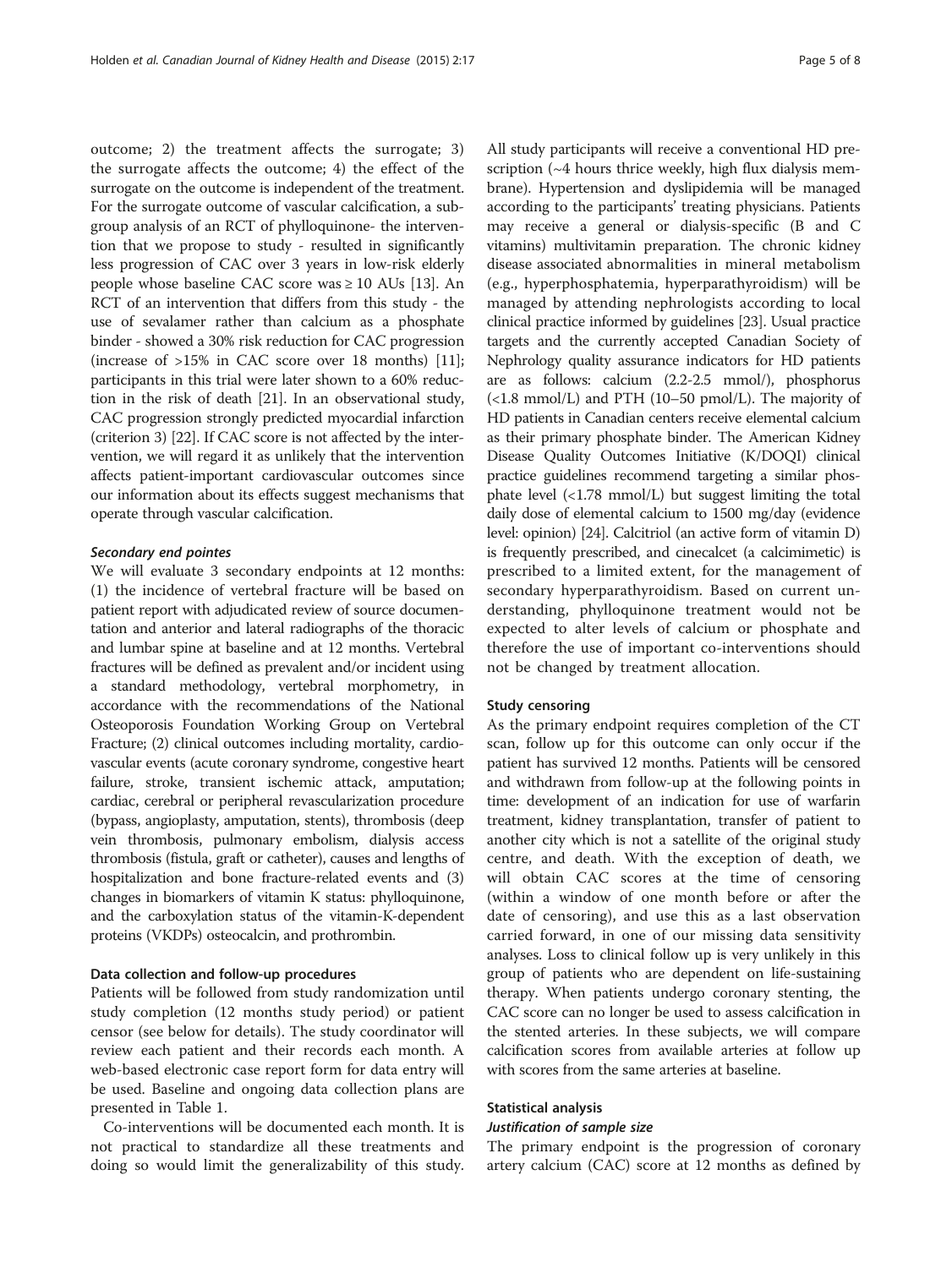an increase of 15% or more from baseline. Sample size calculations are based on the study of Block et al. In this study, 109 incident HD patients were randomized to one of two phosphate binders (calcium versus sevelamer) and CAC progression (defined as a 15% increase in CAC score) in patients with a baseline CAC score of  $\geq 30$  AUs was determined at 12 months [\[11\]](#page-7-0). The proportion of patients reaching the primary outcome at 12 months was 86% in patients randomized to calcium and 44% in patients randomized to sevelamer. The majority of hemodialysis patients receive calcium as the sole phosphate binder (82% in Canada) or receive 1500 mg of calcium daily in combination with another binder. Therefore, for the purpose of sample size estimation we conservatively expect the progression rate in our placebo arm will be lower than the calcium arm of the Block study (86%). Further, we conservatively estimate that the addition of phylloquinone will have a more modest reduction in progression than the calcium-sparing sevelemer arm of the Block study (44%). Therefore, to achieve 80% power using a two-sided (alpha = 0.05) Chi-Squared test to detect a decrease in CAC progression over 12 months from 70% to 56%, or a relative risk reduction of 20%, we need to enrol 186 patients per arm (Power and Sample Size 8, Kaysville, Utah) (see Table 2). Therefore, we will enroll a total of 448 patients which conservatively accounts for up to 20% loss to trial completion by 12 months.

#### Statistical analysis

Analysis of the primary endpoint will be based on the intention-to-treat principal. The primary analysis is the between-arm comparison of the proportion of patients whose CAC score increases by 15% or more from baseline to 12 months using relative risks and 95% confidence intervals. This comparison will employ the Mantel-Haenszel Chi-Squared test stratified by centre and diabetes

# Table 2 Sample size justification

mellitus (the pre-stratification factors). The primary analysis will not adjust for additional covariates, but a sensitivity analysis will employ logistic regression stratified for centre and diabetes mellitus and including any covariates that demonstrate clinically important imbalance at baseline. A secondary analysis will examine the change in continuous CAC score adjusting for baseline CAC score and covariates. In a sensitivity analysis, the composite outcome of death or progression of CAC will be examined. In the unexpected event that more than 20% of patients are lost to follow-up or die we will employ multiple imputations on the continuous CAC scores prior to dichotomizing it for analysis. With respect to the secondary endpoints, we will report the fracture rate, and the absolute difference in rates, by arm with exact binomial 95% confidence intervals. Due to the limited sample size, we will similarly not test for differences in clinical events however these will be reported by arm with exact bimodal 95% confidence intervals.

# Pilot study

Before advancing to the large-scale trial, a randomized, double-blind, placebo controlled pilot study of 60 patients is being carried out to determine the feasibility of a multicenter RCT. The primary focus of the pilot study is to evaluate recruitment of trial patients, adherence to protocol and completeness of outcome assessment data. After completion of the pilot trial, we will initiate the definitive randomized, double-blind, placebo controlled multicenter trial to evaluate the overall study hypothesis.

# **Discussion**

The presence and extent of vascular calcification as well as its progression is a significant predictor of cardiovascular morbidity and mortality in patients with ESKD. Thus, therapeutic strategies that alter the development or progression of vascular calcification are likely to be of

| Control arm CAC progression rate | Relative risk reduction | Phylloquinone arm<br>progression rate | Sample size per arm<br>for 80% power |
|----------------------------------|-------------------------|---------------------------------------|--------------------------------------|
| 80                               | 20%                     | 64%                                   | 123                                  |
| 70                               | 20%                     | 56%                                   | 186                                  |
| 60                               | 20%                     | 48%                                   | 270                                  |
| 50                               | 20%                     | 40%                                   | 388                                  |
| 80                               | 25%                     | 60%                                   | 80                                   |
| 70                               | 25%                     | 53%                                   | 121                                  |
| 60                               | 25%                     | 45%                                   | 173                                  |
| 50                               | 25%                     | 38%                                   | 247                                  |
|                                  |                         |                                       |                                      |

RRR = Relative risk reduction

Estimate of the power for testing the effect of the intervention. The effect sizes are described in terms of relative risk reduction for a > 15% increase in CAC score over baseline in 12 months. The bolded row indicates estimates utilized for sample size calculation for the iPACK-HD trial.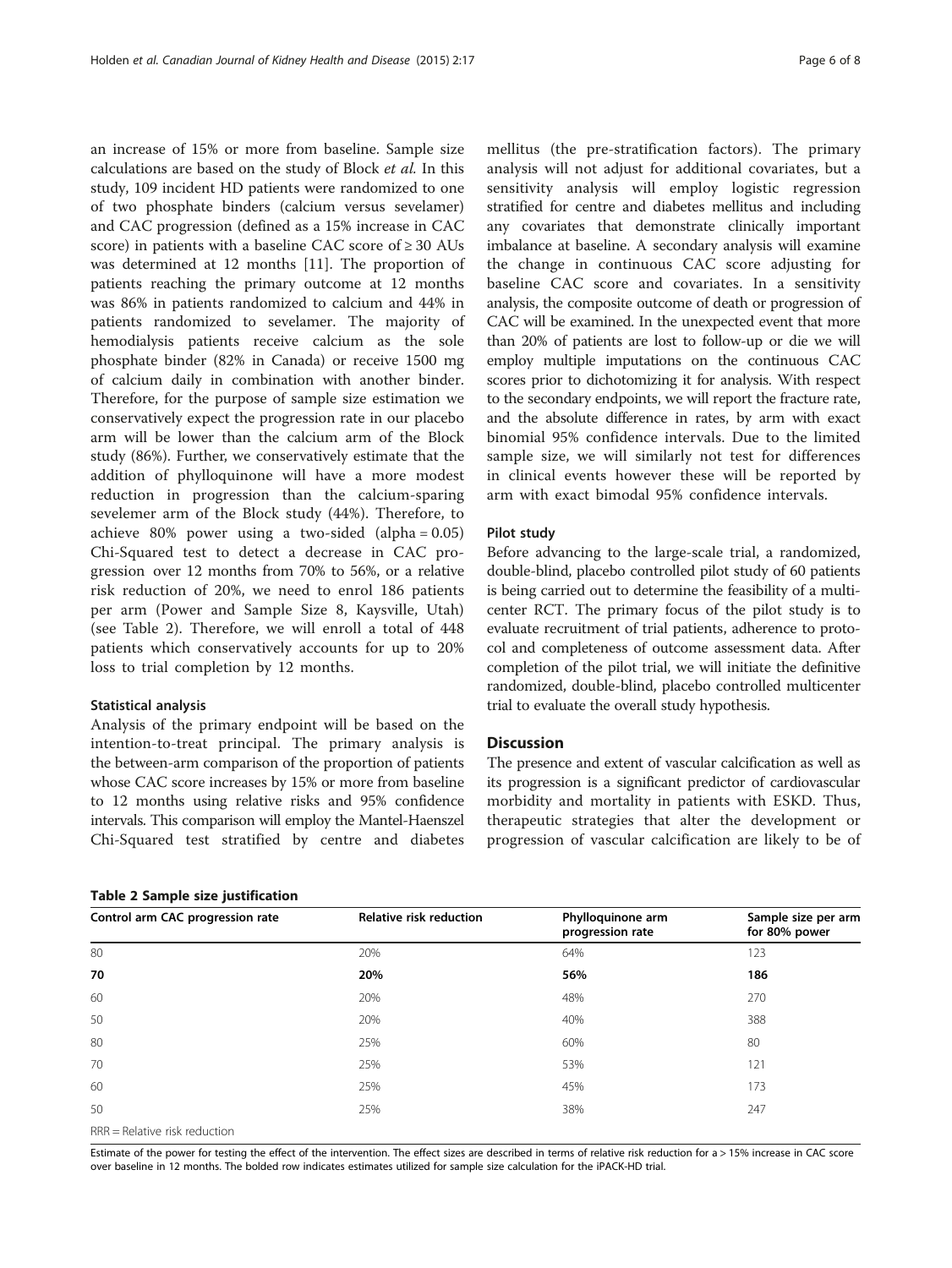benefit. To date, randomized controlled trials (RCTs) have focused on treatments that reduce blood levels of phosphate (e.g. phosphate binders). The change in CAC score over time has been used as the primary endpoint in all of these studies [\[11](#page-7-0),[17,25-27\]](#page-7-0) and is the primary endpoint for this proposed trial.

Vitamin K, based on its ability to enhance the function of MGP as a key vascular calcification inhibitor, is one potential strategy to reduce the progression of vascular calcification in patients with ESKD. Vitamin K exists naturally in two molecular forms - vitamin K1 (phylloquinone) and vitamin K2 (menaquinones) [\[28](#page-7-0)]. Phylloquinone is the major dietary form, whereas menaquinones, with the exception of menaquinone-4, are believed to be produced by gut bacteria. The extent to which these manquinones contribute to overall vitamin K status is unknown. However all forms of vitamin K catalyze the carboxylation of VKDPs [\[28,29](#page-7-0)]. The trials that have evaluated the impact of vitamin K supplementation on calcification outcomes have utilized phylloquinone. Similar results of menaquinone interventions have not been reported.

MGP is synthesized by VSMCs and requires vitamin K dependent γ-carboxylation of its specific Glu domains to actively inhibit calcification [\[4](#page-7-0)]. Results of in vitro experiments suggest MGP becomes up-regulated adjacent to sites of calcification to presumably limit the progression of vascular calcification in a negative feedback manner [[30](#page-7-0)]. Furthermore, marked MGP up-regulation has been demonstrated in vivo in aortas of animals with experimental CKD [\[31](#page-7-0)] yet the higher tissue concentrations of MGP resulted predominantly from accumulation of the uncarboxylated form (ucMGP). These data indicate that the regulation of MGP expression, as well as its activity, becomes altered in the CKD environment.

Results of preclinical studies demonstrate that a therapeutic dose of warfarin depletes tissue vitamin K concentrations and markedly increases the susceptibility of all vessels to vascular calcification in an adenine rat model of CKD [[9\]](#page-7-0). Furthermore, high dietary phylloquinone significantly increases tissue phylloquinone concentrations and reduces the incidence and severity of vascular calcification in rats with CKD. These data indicate that, in the setting of experimental CKD, vitamin K status is important to the inhibition of vascular calcification. Therefore, factors that increase vitamin K availability to the vasculature may be critical to MGP γ-carboxylation and the inhibition of vascular calcification in patients with CKD.

To date, no trial has examined whether vitamin K supplementation prevents the progression of coronary artery calcification in patients with chronic kidney disease, a group in which high risk has been established. Studies have consistently demonstrated that vitamin K deficiency is prevalent in HD and peritoneal dialysis

patients, as well as in individuals with earlier stages of CKD [\[8](#page-7-0)-[10,32](#page-7-0),[33\]](#page-7-0). Furthermore, 82.5% HD patients have low vitamin K status and this has been attributed to a lower dietary intake compared to healthy individuals [\[34](#page-7-0)]. While the exact reason for the low intake is unknown, it may be related to the dietary regimen prescribed for HD patients. Preliminary studies in humans have demonstrated that ucMGP levels augment progressively with CKD stage and are independently associated with aortic calcification and mortality [[35\]](#page-7-0). Taken together, there is considerable evidence to suggest that patients with kidney failure are at risk for pathophysiological consequences of suboptimal vitamin K status.

The studies that have evaluated the impact of vitamin K supplementation on calcification in patients not at high risk for vitamin K deficiency and vascular disease have been positive. In an RCT of healthy adults 60–80 yrs old, supplementation with daily phylloquinone (0.5 mg/day) slowed the progression of CAC over 3 years among those with pre-existing CAC at baseline  $(AUs > 10)$  [[13](#page-7-0)]. Similarly, in an earlier RCT, postmenopausal women who were randomized to receive a supplement containing 1 mg/day phylloquinone in addition to minerals and 320 IU vitamin D3 had better carotid artery distensibility, compliance, and elasticity after three years, compared to women who received the mineral supplement alone or the mineral supplement with vitamin D3 [[36\]](#page-7-0).

Clinical trials of vitamin K supplementation to date have studied individuals who were not at any particular risk for sub-clinical vitamin K deficiency and had no history of clinical cardiovascular disease. No trials have been performed in an at-risk patient group such as those with kidney disease. There are no national guidelines that address an optimal intake of vitamin K outside of HD patients receiving prolonged antibiotic therapy. A simple nutrient strategy that modifies arterial calcification could reduce morbidity and save lives.

#### Competing interests

RMH has received investigator initiated research funding from Amgen. CMC has received honoraria or research funding) from Pfizer, Leo Pharma, Astellas, Janssen, Amgen, Boehringer-Ingelheim, Baxter.

#### Author Contributions

RMH, DKH, SLB, MKS, KMM and MAA conceptualized and designed the study. AGD provided statistical expertise. CMC, DZ, LM, SAJ, ST, and JW are study site investigators and assisted with the study design and with writing the manuscript. All authors read and approved the final manuscript.

#### Acknowledgement

Funding for the iPACK-HD trial is provided by the South Eastern Ontario Medical Organization Innnovation Fund and The Canadian Institute of Health Research. The authors acknowledge the assistance of Jennifer Korol of the Clinical Evaluation Research Unit at Kingston General Hospital and Frances MacLeod.